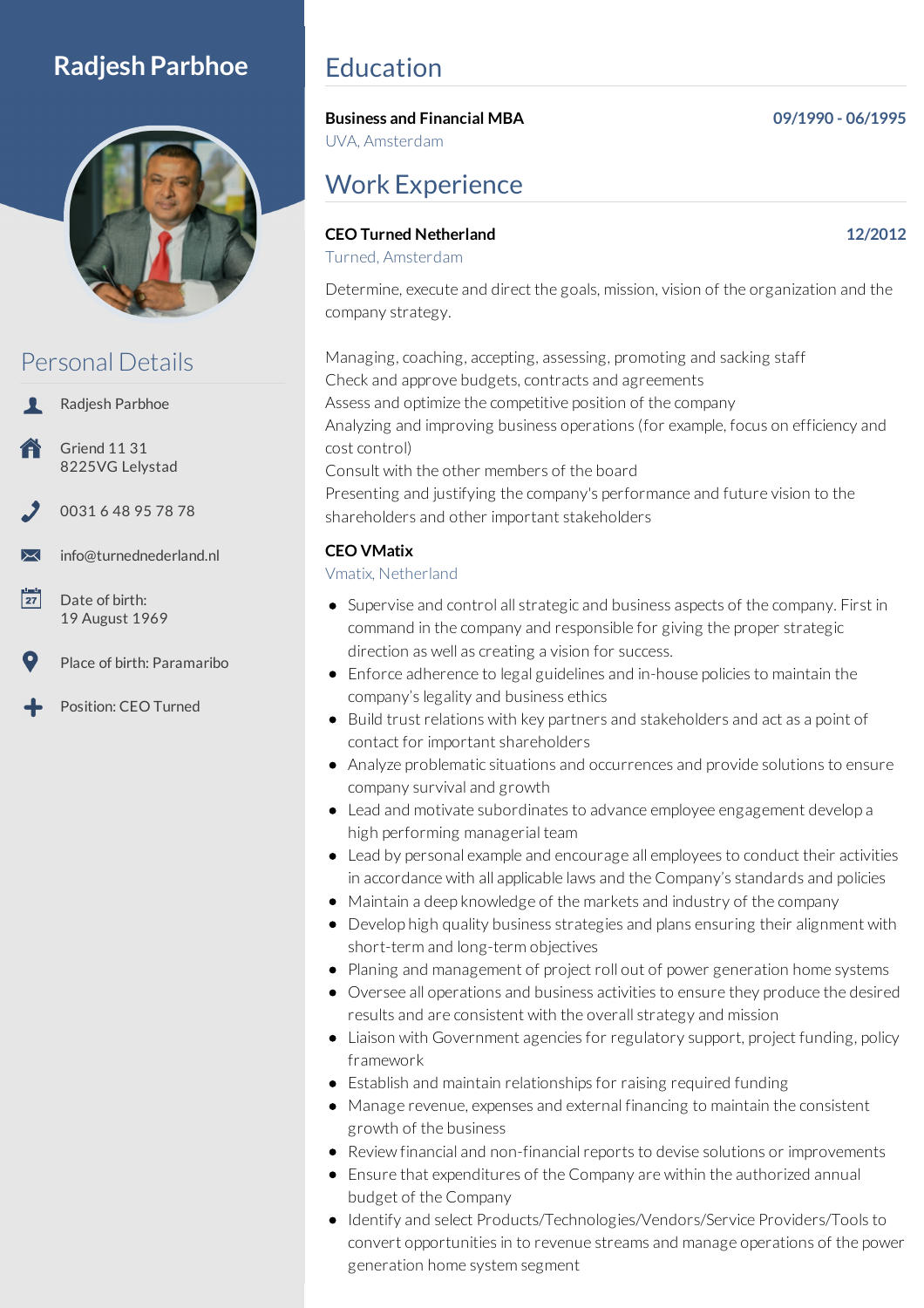#### **Qualifications and Experience**

- Experience in a senior management position
- Exposure to African countries/organisation will be advantage
- Familiarity with diverse business functions such as sales, operation, finance etc.
	- In-depth knowledge of corporate governance and general management best practices
	- An entrepreneurial mindset with outstanding organizational and leadership skills
	- Analytical abilities and problem-solving skills
	- Excellent communication and public speaking skills
	- Ability to work under pressure, plan personal workload effectively and delegate.
	- Experience in an Engineering Products/Capital Equipment/Project based organisation preferred.
	- Bachelor's Degree in a relevant discipline or MBA
	- Proven experience as senior managerial position within the Pay-as-you-Go (PAYG) power generation home systems
	- Experience in developing profitable strategies and implementing vision
	- Strong understanding of corporate finance and performance management principles

#### **CEO LA SIERRA**

#### LA SIERRA INTERNATIONAL N.V., Paramaribo

Ensure the companys investments, optimizing units ability to compete and increase the level of benefit by way of strategic vision, planning & operational leadership.

- Prepare the unit to meet the challenges presented by new trends developed in the market.

- Look after production per month.
- Develop annual budget of Organizations strategic plan.
- Handle Operations & Techno-Commercial, strategy planning, Team Management.

- Effective Utilization of plant & machinery, Budget, PPC, Utilities, Quality, Product of plant per day capacity & Utilities.

- Establish the Quality and to achieve Profitability of operation through Production planning and Cost control and reduction.

- Set the MIS and Commercial Department along with PPC for analyzing, monitoring and controlling all achievement as per requirement of Management.

- Ensure Customers satisfaction through quality improvement and timely delivery, departmental administration.

- Ensure growth and development of staff member and workmen through training, introduction of different quality standard and system, liaison with marketing.

- FMCG Industry
- Excellent leadership, interpersonal and relationship management skills.